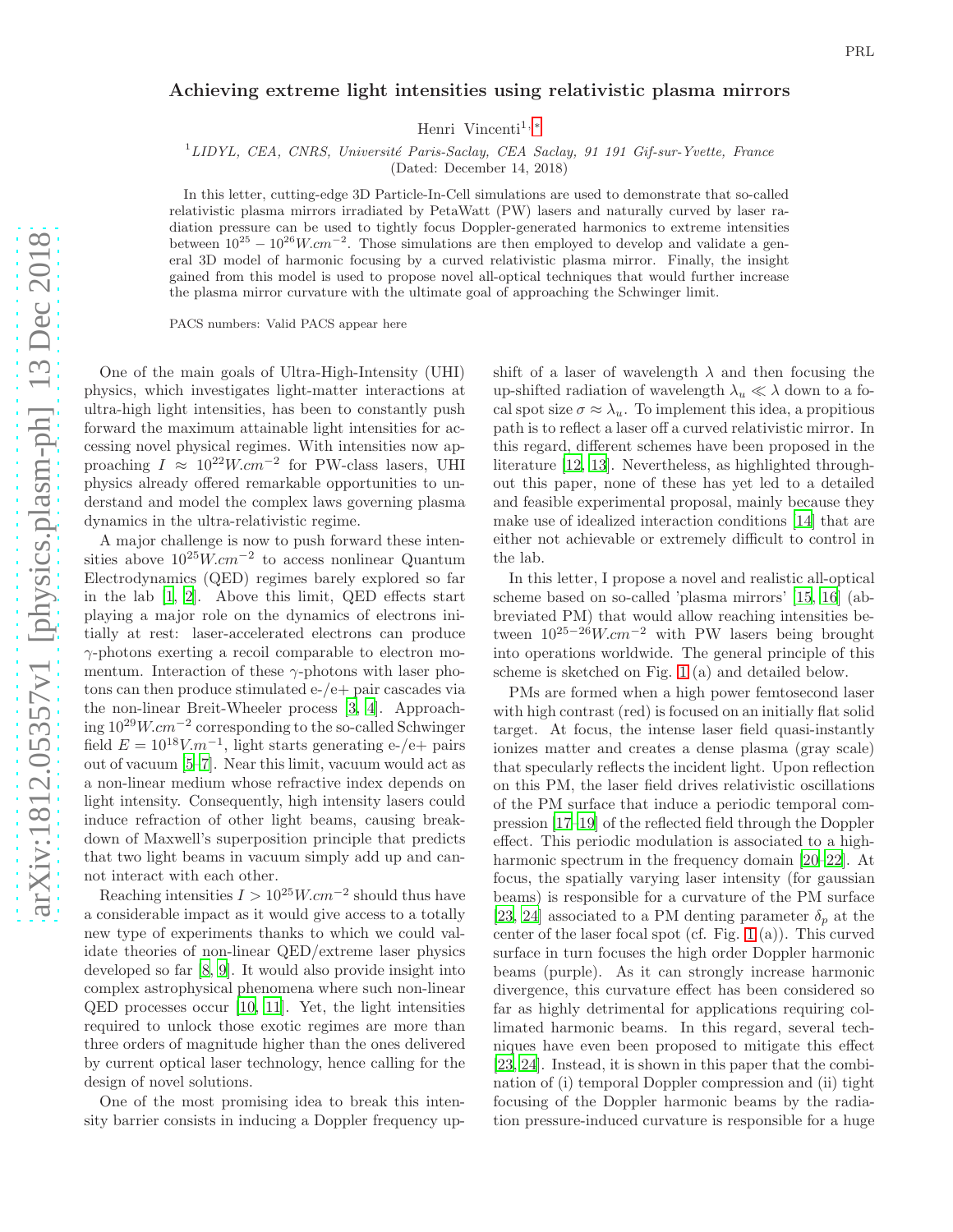

<span id="page-1-0"></span>FIG. 1. 3D PIC simulation of PM focusing for optimal parameters  $\theta = 45^{\circ}$ ,  $L = \lambda_L/8$  and normalized laser amplitude  $a_0 = 75$ . (a) sketch of the laser-PM interaction (b) Reflected field intensity vs distance z to the PM. (c) and (e) respectively show the spatio-temporal intensity profile  $I(x,t)$  of the reflected field at PM plane and PM focus. (d) and (f) respectively show the reflected beam spatial intensity profile  $I(x, y)$  at PM plane and PM focus. On (c-f) the color scale represents light intensity in units of  $W.cm^{-2}$ .

light intensification by up to 3 orders of magnitude at PM focus.

Three-dimensional (3D) Particle-In-Cell (PIC) simulations of the interaction of a PM with at PW laser (under optimal physical conditions to be explained thereafter) were used to bring unambiguous evidence of the validity of this scheme. Such simulations are extremely challenging and could not be performed so far with standard PIC codes due to the lack of accuracy of the finite difference Maxwell solver [\[25](#page-4-22), [26\]](#page-4-23). Thanks to the recent development and optimization of novel massively parallel and highly accurate pseudo-spectral Maxwell solvers in the PIC code WARP+PICSAR [\[26–](#page-4-23)[29\]](#page-4-24), it was recently demonstrated that these 3D simulations can now be addressed on the largest supercomputers. In the following are presented results from a 3D PIC simulation of PMs performed with this code on the MIRA cluster at the Argonne Leadership Computer Facility (ALCF). The simulation required the full MIRA machine ( $\approx 0.8$ ) million cores) during 24 hours i.e a total of  $\approx 20$  millions core hours. As opposed to other proposed schemes [\[13,](#page-4-12) [19\]](#page-4-17) where such 3D 'first principles' validations are still missing, this work provides the first high-fidelity 3D PIC modelling of Doppler harmonic generation and focusing by PMs.

The 3D simulation considered a 3PW laser of  $\approx 20$  fs duration with intensity  $I \approx 1.2 \times 10^{22} W.cm^{-2}$  (laser normalized amplitude  $a_0 = 0.85\sqrt{I[10^{18}W.cm^{-2}]}\lambda[\mu m] \approx$ 75 for a laser wavelength  $\lambda = 0.8 \mu m$ ) obliquely incident with an angle  $\theta = 45^{\circ}$  on a PM. The laser waist is  $w_L = 5\lambda$ . The PM has an exponential density profile at the plasma-vacuum interface of gradient scale length

 $L = \lambda/8$ . This can be reasonably assumed when plasma expansion, triggered by the main pulse or a controlled pre-pulse, can be considered isothermal [\[30\]](#page-4-25). The simulation box spans  $\approx 4000^3$  cells with a spatial mesh size of  $\Delta \approx \lambda/200$  in all directions and a time step  $\Delta t \approx T/200$ where  $T$  is the laser period. 2 pseudo-particles per cell were used (see Supplemental Material sections 1-2 (SM1- 2) [\[31\]](#page-4-26) for detailed simulation parameters).

Simulation results are displayed on panels (b-f) of Fig. [1.](#page-1-0) Panel (b) shows that intensities close to  $\approx$  $10^{25}W.cm^{-2}$  are attained at PM focus located at a position  $z \approx 72\lambda$  along the specular reflection direction z. This intensification is first due to the periodic temporal Doppler compression of the incident laser within each laser optical cycle, just after its reflection on the relativistic oscillating PM at  $z = 0$ . This effect leads to a factor  $\approx \times 5$  intensity gain and is clearly visible on panel (c) showing the spatio-temporal intensity map of the reflected field in the PM plane over one laser optical cycle only. Besides temporal compression, the effect of PM curvature on the reflected field can be clearly observed on panel (c) showing a strong curvature of reflected field wavefronts just after reflection at  $z = 0$ . After a propagation of the reflected field over  $\approx 72\lambda$ , panels (e) and (f) show a strong spatial compression of the reflected beam profile at PM focus in the transverse directions  $x$  and y. Panel (b) shows that this additional spatial compression yields two additional orders of magnitude increase in intensity.

One can notice that PM focusing is highly efficient and without any major optical aberrations. This can be explained by the parabolic mirror shape of the PM sur-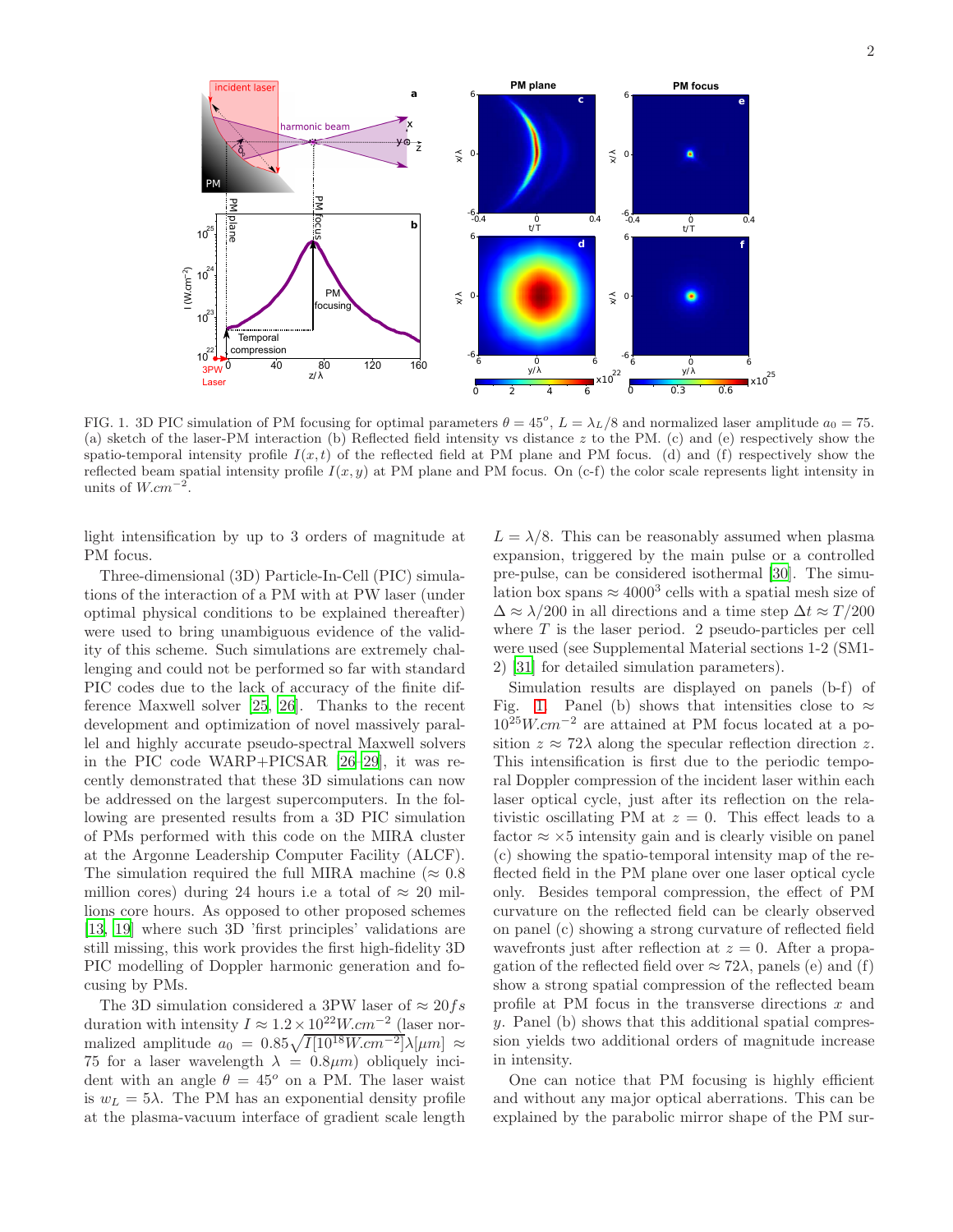

<span id="page-2-1"></span>FIG. 2. Effect of PM focusing on harmonic spectra. In all plots, red lines correspond to simulation results obtained for a 3PW incident laser  $(a_0 = 75)$ . The black lines correspond results obtained for a 100 TW laser case  $(a_0 = 2)$ . In all cases,  $L = \lambda/8$  was used. (a) Harmonic spectra of the reflected field in the plane of the PM obtained from 2 PIC simulations. (b) Source sizes of harmonic beams obtained from 2D PIC simulations. (c) Harmonic spectra at PM focus deduced from panel (a) using equation [\(4\)](#page-2-0) and  $\delta_p = \lambda/8$ 

face obtained with this scheme. Indeed, it was shown in [\[24\]](#page-4-21) that assuming an exponential density profile of scale length L, the PM denting  $\delta(s)$  induced by radiation pressure at position s along the PM surface can be written as  $\delta(s) \propto L \ln a(s)$  provided that  $a(s) \gg 1$ , where  $a(s)$  is the spatial amplitude profile of the incident laser. For a gaussian laser beam  $a(s) \propto e^{-s^2/w_L^2}$ , the PM surface has thus a parabolic shape  $\delta(s) \propto s^2$ . Furthermore, it can be noticed that despite oblique reflection on the curved PM in the  $(x, z)$  plane, no astigmatism affects the reflected field. This should indeed shorten the PM focal length  $f_p$  by  $\cos \theta$  in this plane compared to the  $(y, z)$  plane. Yet, the oblique incidence is also responsible for the formation of an elliptical PM by radiation pressure, which has a focal  $f_p$  longer by  $1/\cos\theta$  in the  $(x, z)$  plane. This eventually gives the same focal length in the  $(x, z)$  and  $(y, z)$  planes and a perfectly symmetric reflected beam at PM focus as seen on Fig. [1](#page-1-0) (f).

The high intensity gains obtained with the proposed scheme, via 3D simulation, are now explained quantitatively. To this end, I first derive a general model of harmonic focusing that gives the harmonic intensity gain after focusing by the PM. Results of this model are then discussed in various physical conditions using more tractable 2D PIC simulations.

In the following, PM is assumed to have a parabolic shape with a denting  $\delta_p$  at the center of the laser focal spot, as defined on Fig. [1](#page-1-0) (a). This curved PM focuses each harmonic beam at a distance  $z = z_n$ , thus increasing harmonic intensity as follows:

$$
I_n^f = I_n^0 \gamma_n^2 \tag{1}
$$

where  $I_n^f$  is the harmonic intensity at  $z = z_n$ ,  $I_n^0$  is the

harmonic intensity at  $z = 0$  and  $\gamma_n > 1$  is the demagnification factor for harmonic order  $n$ . Assuming gaussian harmonics beams, the expression of  $\gamma_n$  can be obtained as detailed in [\[24](#page-4-21)]:

$$
\gamma_n = \sqrt{1 + \Psi_n^2} \tag{2}
$$

where  $\Psi_n$  is the PM dimensionless parameter defined as :

$$
\Psi_n = \frac{2\pi}{\cos\theta} \left(\frac{w_n}{w_L}\right)^2 \frac{\delta_p}{\lambda_n}
$$
\n(3)

with  $\lambda_n = \lambda/n$  the harmonic wavelength and  $w_n$  the harmonic source size in the PM plane. When the PM denting is much smaller than the harmonic wavelength and/or harmonic beams are generated over a too small part of the laser waist to experience the PM curvature, the PM surface does not focus harmonic beams (i.e.  $\Psi_n \ll 1$ ,  $\gamma_n \approx 1$ ). However, in the opposite case (i.e.  $\Psi_n \gg 1$ ,  $\gamma_n \gg 1$ ), harmonics get focused by the PM and all harmonic orders  $n$  are focused at the very same location  $z_n = f_p \cos \theta$ , where  $f_p = w_L^2/2 \delta_p$  is the focal length of the PM. In this particular case the harmonic intensity gain at PM focus writes:

<span id="page-2-0"></span>
$$
\Gamma_n = \frac{I_n^f}{I_n^0} \approx \frac{4\pi^2}{\cos^2 \theta} \left(\frac{w_n}{w_L}\right)^4 \left(\frac{\delta_p}{\lambda}\right)^2 n^2 \tag{4}
$$

Using equation [\(4\)](#page-2-0) and knowing the complex spectrum  $E_n^0$  in PM plane (such that  $I_n^0 = |E_n^0|^2$ ), the total theoretical intensity gain  $\Gamma$  at PM focus for the reflected field (composed of all harmonic orders) can be computed numerically from  $\Gamma_n$  (see SM3 [\[31\]](#page-4-26)).

Assuming a spectrum roll-off factor  $\alpha$  defined as  $I_n^0 =$  $I_0/n^{\alpha}$ , equation [\(4\)](#page-2-0) shows that one can get a harmonic intensity increasing with harmonic order  $n$  at PM focus, provided that: (i) the harmonic spectrum in PM plane  $I_n^0$  is slowly decaying with n (i.e.  $\alpha \leqslant 2$ ) and (ii) many harmonic orders are efficiently generated over the laser waist (i.e.  $w_n/w_L \approx 1$ , independent of *n*). The increase of harmonic intensity with  $n$  originates from a tight focusing of high harmonic orders, initially from a source size  $w_n \approx w_L$  in PM plane down to a spot size  $\sigma_n \propto \lambda_n$  at PM focus, yielding large de-magnification factors  $\gamma_n \approx w_L/\sigma_n \propto n$  associated to large intensity gains  $\Gamma_n$  at PM focus.

This model is now confronted to 2D PIC simulation results (cf. Fig. [2\)](#page-2-1). Red lines on panels (a)-(b) show that the optimal conditions ( $\alpha \leq 2$ ,  $w_n/w_L \approx 1$ ) identified with the model are indeed met for the case of a 3PW laser and a gradient scale length  $L = \lambda/8$  originally introduced in Fig. [1.](#page-1-0) In the proposed scheme where PM curvature is induced by radiation pressure, it was shown that PM denting  $\delta_p = 2L \cos^2 \theta$  [\[24](#page-4-21)]. For the parameters  $(\theta = 45^{\circ}, L = \lambda/8)$  used in Figs. [1](#page-1-0) and [2,](#page-2-1) the denting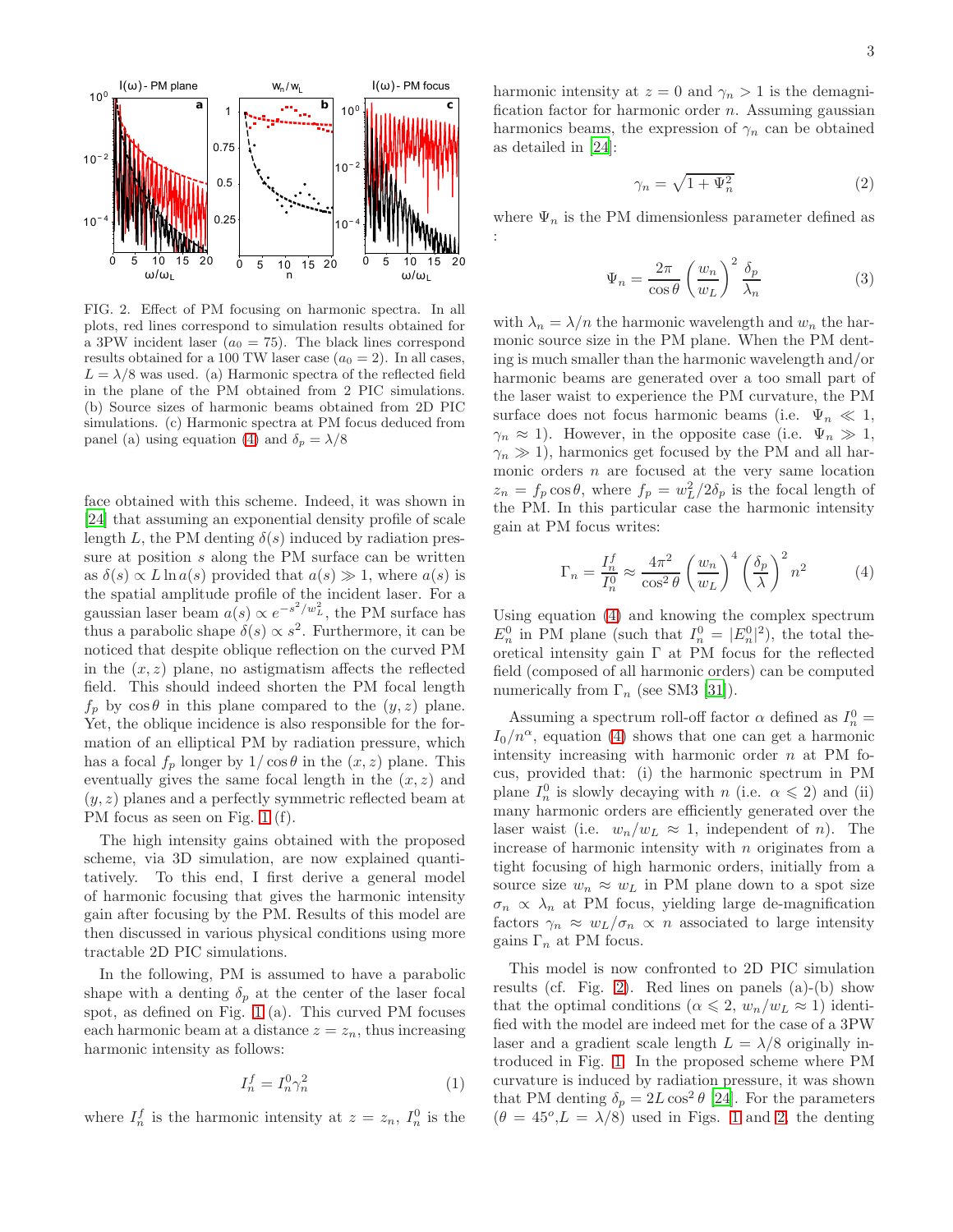

<span id="page-3-0"></span>FIG. 3. Intensity gain map of  $\Gamma$  as a function of scale length L and amplitude  $a_0$  for a fixed  $\theta = 45^{\circ}$  obtained from 2D PIC simulations. The side panel is a line-out of the gain map along the white dashed line.

 $\delta_p = L$  was  $\approx 0.125\lambda$  (corresponding to a radius of curvature  $R = 2f_p \approx 140\lambda$ . Using this value, the harmonic spectrum at PM focus computed from equation [\(4\)](#page-2-0) (red line on Fig. [2](#page-2-1) (c)) is quasi-flat and does not vary with harmonic order. The associated  $\Gamma$  computed from equation [\(4\)](#page-2-0) predicts  $\approx$  3 orders of magnitude intensity gains at PM focus in perfect agreement with the results obtained from 3D PIC simulations. This intensity gain mainly comes from the focusing of harmonic orders  $n$  such that  $\lambda_n < \delta_p$  i.e.  $n > 7$  in this case. This means that the laser itself is not focused by the PM and does not contribute to light intensification. The focusing model also indicates that only  $\approx 30$  harmonic orders  $(7 \leq n \leq 37)$ contribute to Γ, which makes this scheme more robust to residual laser/PM imperfections [\[14](#page-4-13)] than other schemes requiring focusing of thousands of harmonic orders [\[13\]](#page-4-12).

Note that the optimal conditions ( $\alpha \leqslant 2$ ,  $w_n/w_L \approx 1$ ) are not met in the TW regime associated to lower laser intensities  $\approx 10^{19} W.cm^{-2}$  (cf. black lines on Fig. [2\)](#page-2-1). In this case spectrum roll-off is much higher (cf. (a)) and harmonic source sizes are not generated efficiently over the laser waist (cf. (b)). This leads to a fast decaying spectrum at PM focus (cf. (c)) associated to an overall intensity gain  $\Gamma$  that is 2 orders of magnitude lower than the PW case. This explains why the proposed scheme expressly requires PW laser power to yield very large intensity gains.

In the proposed scheme where the PM curvature is induced by radiation pressure,  $\delta_p$  increases with L, which suggests that one could increase  $\Gamma$  indefinitely by augmenting  $L$ . However, for too large values of  $L$ , recent studies demonstrated that harmonic efficiency can drastically decrease [\[32,](#page-4-27) [33](#page-4-28)], therefore leading to a decrease of Γ. This suggests the existence of an optimal regime that is now determined. As there is currently no model for source sizes and spectrum roll-off (needed in the evaluation of  $\Gamma_n$ ) as a function of laser and plasma parameters, the determination of the optimal intensity gain will entirely rely on PIC simulations. To this end, a parameter scan of 1200 2D PIC simulations was run (total of 3 millions core hours, see SM2 [\[31](#page-4-26)] for detailed parameters),



<span id="page-3-1"></span>FIG. 4. Evolution of Γ with the PM denting  $\delta_p$  assuming fixed parameters  $(a_0 = 75, L = \lambda/8, \theta = 45^{\circ})$  yielding constant harmonic spectra. The dashed line shows the reference case of  $\delta_p = 0.125\lambda$  corresponding to the case of Fig. [1](#page-1-0) and [2.](#page-2-1)

where  $a_0$  was varied between 2 and 90 and L was varied between  $\lambda/50$  and  $\lambda/2$  ( $\theta = 45^{\circ}$  was fixed).

From this extensive set of 2D simulations, the total intensity gain  $\Gamma$  at PM focus was extracted and scaled from 2D to 3D as detailed in SM4-5 [\[31\]](#page-4-26). This gain is displayed on Fig. [3,](#page-3-0) which shows that  $\Gamma$  mainly depends on L for  $a_0 > 20$ . Indeed, for large enough  $a_0$ , harmonic beams are efficiently generated over the laser waist (i.e.  $w_n/w_L \approx 1$ ) resulting in intensity gains  $\Gamma_n$  that scale as  $\delta_p^2 \propto L^2$  (cf. equation [4\)](#page-2-0). Starting at low values  $L \ll \lambda$ , increasing L at first augments  $\delta_p$ , thus resulting in a rise of  $\Gamma$  as seen on Fig. [3.](#page-3-0) However, as expected, for larger values of L, harmonic efficiency decreases, eventually leading to a decrease of Γ. This results in the existence of an optimal value of  $L \approx \lambda/8$  for  $\theta = 45^{\circ}$ , for which  $\Gamma \approx 10^3$  is maximized. These optimal parameters were precisely the ones used in the 3D simulation of Fig. [1.](#page-1-0) This is the highest intensity gain that can be achieved by employing radiation pressure-induced curvature.

A fascinating prospect would be to keep increasing PM curvature without degrading harmonic properties for approaching intensities close to the Schwinger limit. This could be done by finding techniques that augment  $\delta_p$  independently of gradient scale length L, as illustrated on Fig. [4](#page-3-1) showing the evolution of the total intensity gain Γ with  $\delta_p$  (computed using eq. [\(4\)](#page-2-0)) considering fixed interaction conditions (associated to constant harmonic spec-tra). As suggested by Fig. [4,](#page-3-1) intensity gains of  $\Gamma > 10^5$ (i.e. intensities close to the Schwinger limit for a 3PW laser) could be achieved for  $\delta_p > \lambda$  (i.e. radius of curvature  $R < 20\lambda$ . A realistic scheme to achieve such a control is to optically structure the initially flat solid target by pre-ionizing it with a spatially shaped pre-pulse beam. The spatial pattern of this pre-pulse beam on target modulates laser fluence, leading to a modulation of plasma temperature and expansion velocity. By the time the main laser pulse arrives, this modulated expansion velocity results in a structured plasma surface. Recent experiments have demonstrated the advanced control capabilities of this scheme [\[34\]](#page-4-29), which was used to create plasma holograms [\[35\]](#page-4-30). Generating a curved PM mirror with this method could be done e.g. by using a sin